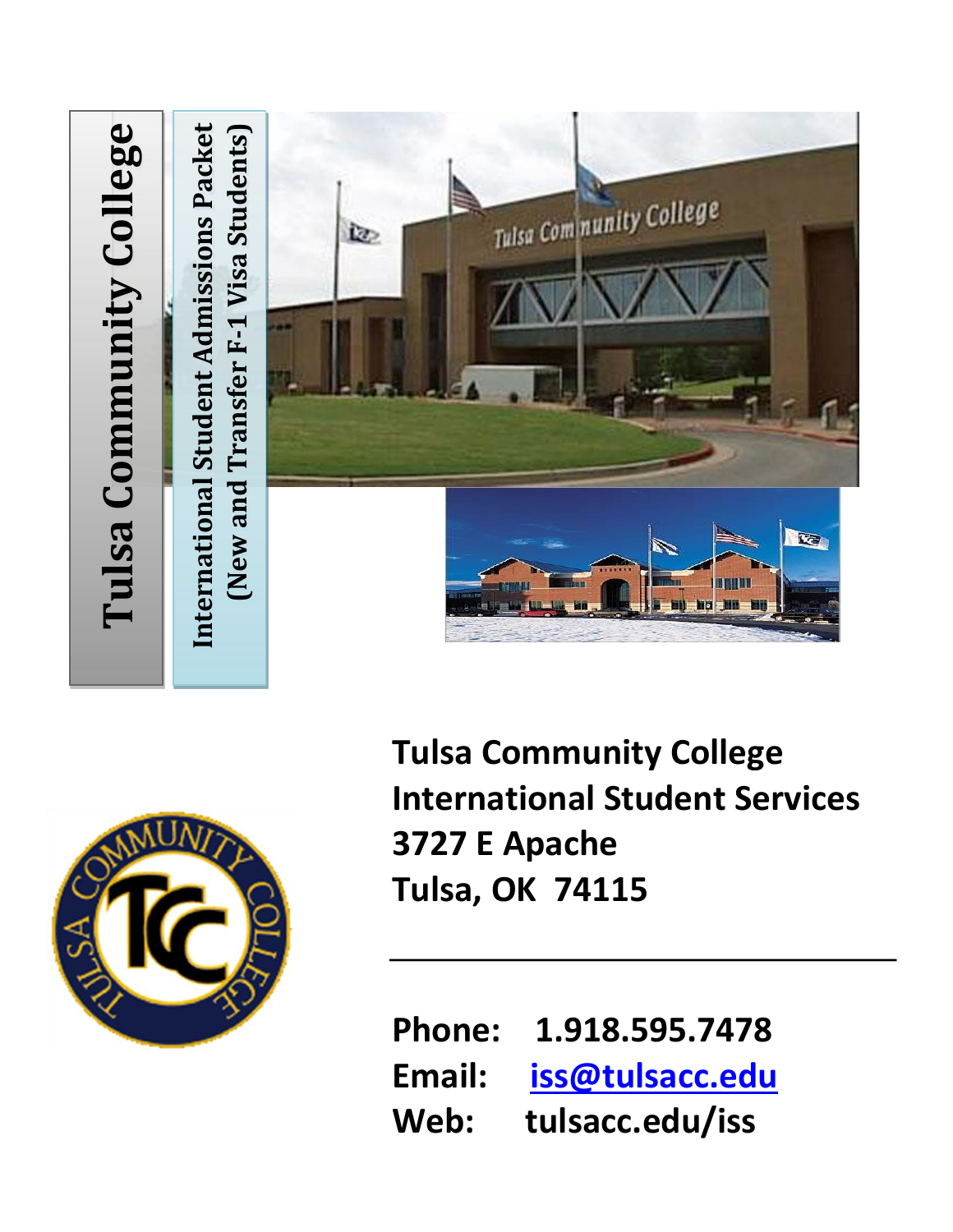# **Welcome!**

Thank you for applying to Tulsa Community College. Your application is very important to us. In order to have your application processed as quickly as possible please complete the enclosed application packet and submit it to the International Student Services Office before the following deadlines:

## **Deadlines for F-1 Applications from Outside the United States**

Document Submission Deadline First Semester of Enrollment July 15 August (Fall Semester) December 10 January (Spring Semester)

## **Deadlines for F-1 Transfer Applications Within the United States**

| Document Submission Deadline | <b>First Semester of Enrollment</b> |
|------------------------------|-------------------------------------|
| August 12                    | <b>August (Fall Semester)</b>       |
| January 7                    | January (Spring Semester)           |
| May 27                       | June (Summer Semester)              |

Submission deadlines are subject to change based on the visa wait times in each country. If it is deemed not reasonably possibl for an international student to be able to navigate the visa process in time to arrive for the next semester, the student's application will be deferred.

**Once you have completed the application packet, email it to:**

# **iss@tulsacc.edu**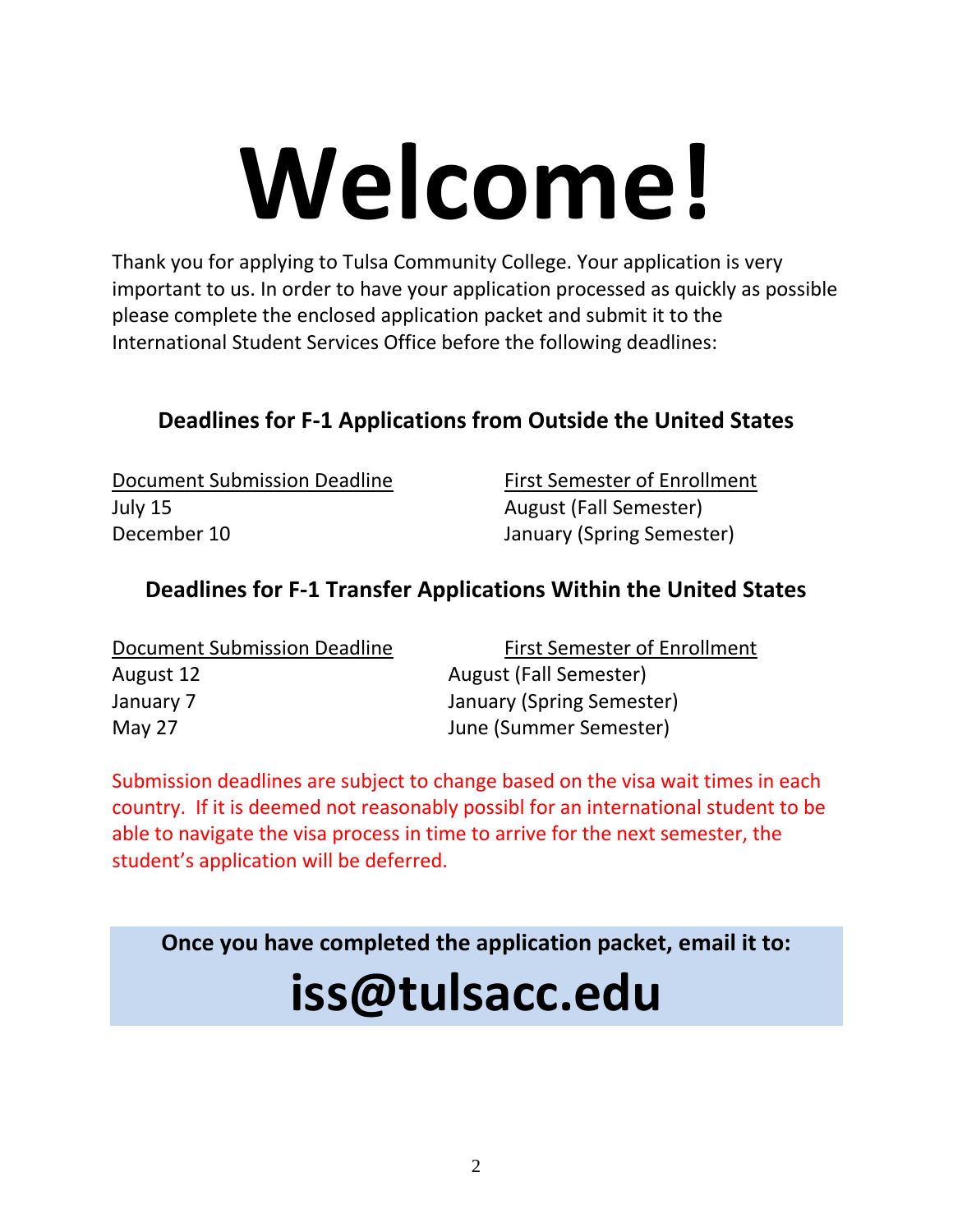## If you have any questions about this application packet please contact the International Student Services Office directly at:

## (**918) 595-7478** or **iss@tulsacc.edu**

Thank you for your interest in Tulsa Community College. Students can apply up to 120 days before the beginning of the semester. Please, fill this form out online, save and email a copy to [ISS@tulsacc.edu.](mailto:ISS@tulsacc.edu) All fees and required documents are listed inside.

Your application will not be processed until we receive all of the required documents. All documents must be scanned and not photographed. No JPG or photographs will be accepted.

Our deadlines for applying to TCC are on the front of the application packet. These dates are for acceptance to a particular semester, and they are non-negotiable. However, we can receive and process documents at any time, and we will hold them until the semester for which the students are accepted and able to attend.

Please check the box or boxes that apply to you:

I am applying for the Fall Semester (August – December) I am applying for the Spring Semester (January – May) I am a transfer student and applying for the Summer Semester (June – July) I am transferring from another school in the U.S. \*If you are transferring within the U.S., please give your U.S. address:

Street Address City State Zip Code Telephone #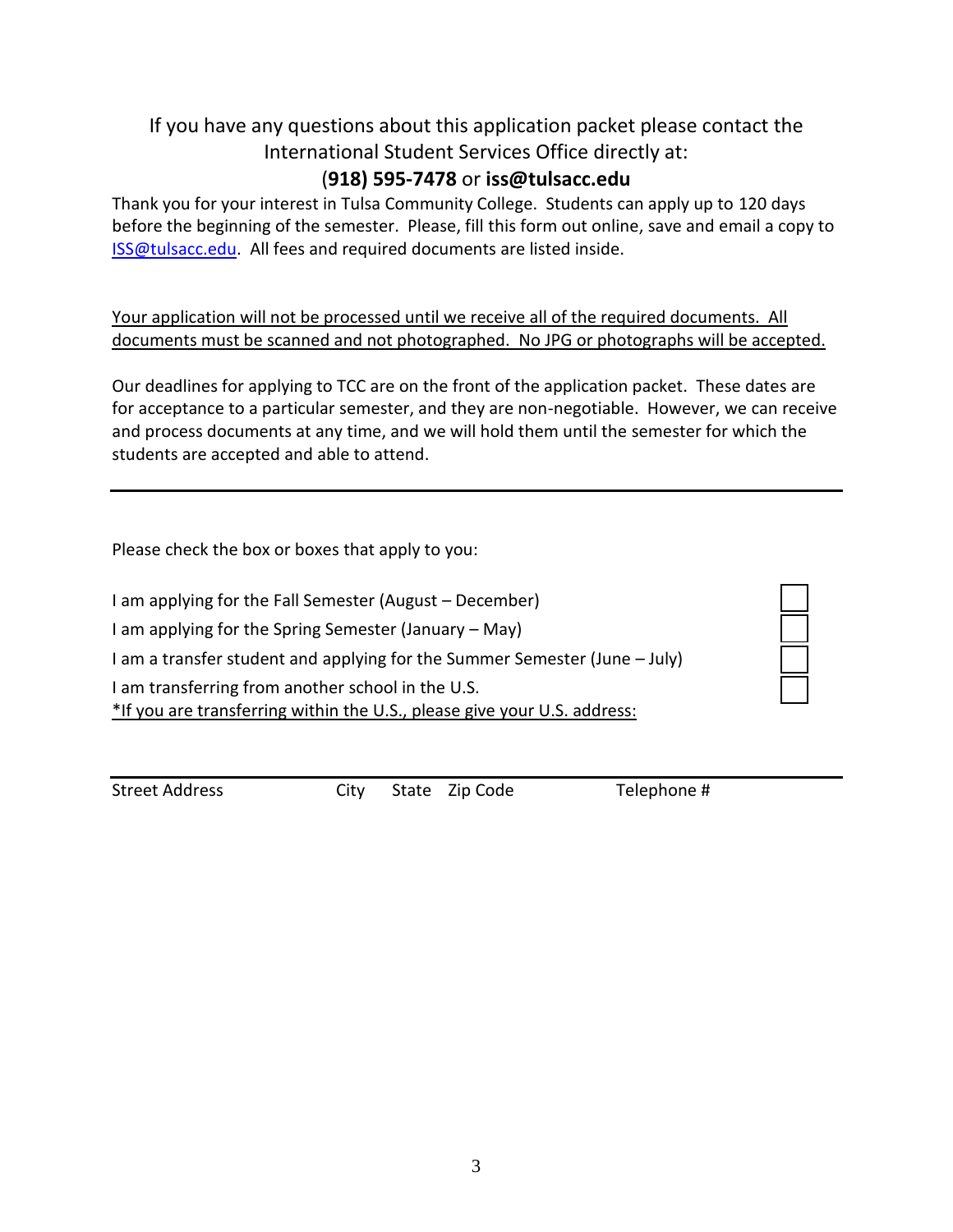# **Application Checklist**

The following documentation must be provided BEFORE the International Student Services Office can process an I-20 so that the student can obtain an F-1 visa.

## **First Time Applicants: Students must complete all 8 requirements**

| 1. Application for Admission to Tulsa Community College (go online to                                                                                                                                                                                                                         |                       |
|-----------------------------------------------------------------------------------------------------------------------------------------------------------------------------------------------------------------------------------------------------------------------------------------------|-----------------------|
| http://www.tulsacc.edu/programs-and-courses/admissions/apply-<br>admissions/new-college) Your official acceptance to TCC will come from the ISS                                                                                                                                               |                       |
| Office.                                                                                                                                                                                                                                                                                       | yes                   |
| 2. Immigration Responsibilities Form                                                                                                                                                                                                                                                          | yes                   |
| 3. I-20 Application form                                                                                                                                                                                                                                                                      | yes                   |
| 4. Family Form                                                                                                                                                                                                                                                                                | $yes$                 |
| 5. Proof of Financial Support for school and living expenses                                                                                                                                                                                                                                  | $yes \mid \cdot \mid$ |
| 6. TOEFL or IELTS (For ESL speakers, only if you have taken them)                                                                                                                                                                                                                             | $yes$                 |
| 7. Completion of Secondary or High School and College Studies                                                                                                                                                                                                                                 | $yes \mid \cdot \mid$ |
| 8. Passport Page Request                                                                                                                                                                                                                                                                      | yes                   |
| <b>Transfer Students MUST also provide the following:</b>                                                                                                                                                                                                                                     |                       |
| 9. A copy of the F-1 visa, passport, and current I-20<br>(For new F-1 students applying from outside the country,<br>these are required AFTER you arrive in the U.S.)                                                                                                                         | ves l                 |
| 10. Official transcripts from any schools attended in the U.S.                                                                                                                                                                                                                                | yes                   |
| Please complete this checklist to make sure that you have submitted all of the<br>required documents. You should also make a note of the date you submitted the<br>application. Any missing documents will cause a delay in application processing.<br>Thank you and we hope to see you soon! |                       |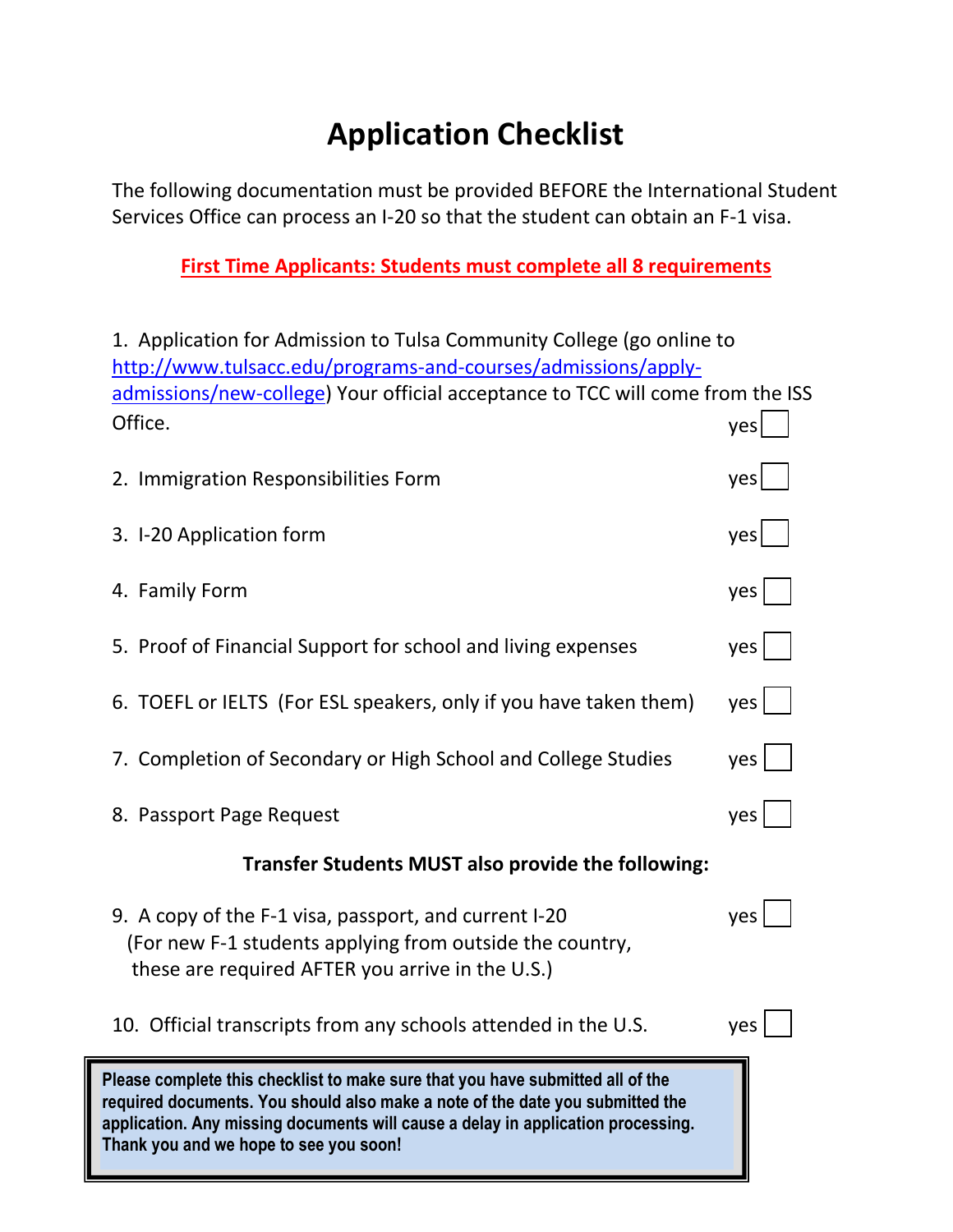# **Immigration Responsibilities Form**

## **Immigration Responsibilities Form, I agree to:**

- 1. Maintain F-1 visa status with respect to the U.S. Customs and Immigration Services (USCIS) regulations for the duration of my studies at TCC. This includes but is not limited to:
	- a. Attending the school whose I-20 was used to enter the U.S. for at least one semester.
	- b. Maintaining a full course of study, at least 12 credit hours, each fall and spring semester. Students are not required to attend school in the summer unless it is the first semester listed on the I-20.
	- c. Notifying the International Student Services Office BEFORE dropping a class if dropping the class puts the student below 12 credit hours.
	- d. Maintaining a valid passport for at least 6 months into the future.
	- e. NOT accepting off-campus employment unless permission is given from USCIS through the International Student Services Office on the Northeast Campus.
- 2. Notify the International Student Services Office within 10 days if I change my address or telephone number.
- 3. Carry my original I-20 with me at all times.
- 4. Attend an International Student Orientation as required by USCIS and the International Student Services Office at TCC.
- 5. Not use my F-1 visa student status to request changes to my grades.
- 6. Abide by TCC policies and procedures as they apply to student conduct and academic progress. (http://www.tulsacc.edu/archive/misc/policies.pdf)
- 7. Assume all responsibility for maintaining my immigration status, applying for benefits through USCIS in a timely manner, and notifying the International Student Services Office of any changes that may affect my immigrations status.
- 8. Not be deportable for any reason.

#### Please, check the box to show that you have read the above and understand it.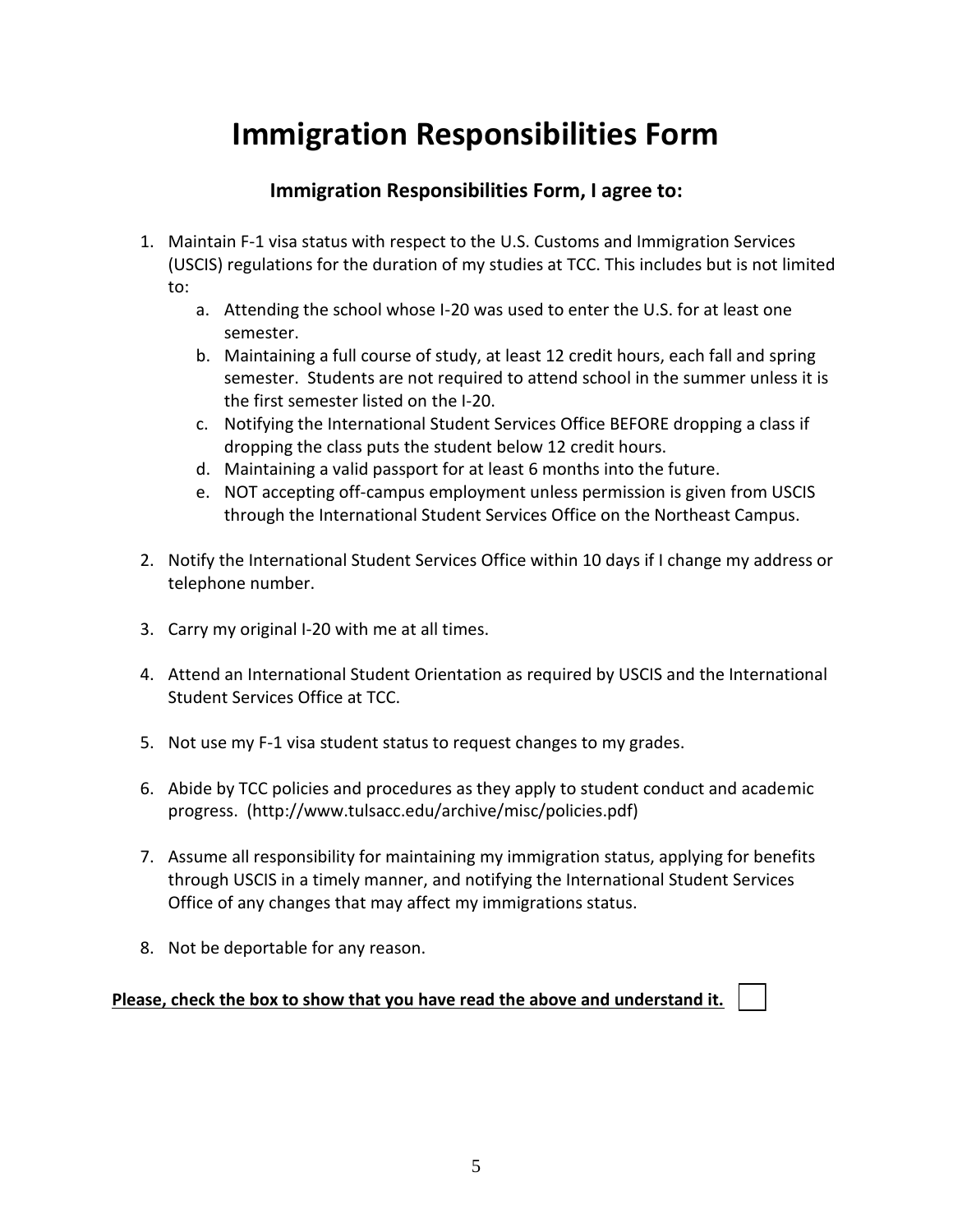# **International Student Application**

| Last/Family Name First Middle      |          | Date of Birth                                                                                                                                                                                                                 |
|------------------------------------|----------|-------------------------------------------------------------------------------------------------------------------------------------------------------------------------------------------------------------------------------|
|                                    |          |                                                                                                                                                                                                                               |
|                                    |          |                                                                                                                                                                                                                               |
|                                    |          | Permanent address in your home country (Required)                                                                                                                                                                             |
| Street:                            | City:    |                                                                                                                                                                                                                               |
| Province:                          | Country: |                                                                                                                                                                                                                               |
| Postal Code:                       |          | E-mail Address:                                                                                                                                                                                                               |
| Telephone:                         |          |                                                                                                                                                                                                                               |
| <b>Program of Study (Required)</b> |          |                                                                                                                                                                                                                               |
|                                    |          | List your major field of study that will appear on the I-20:                                                                                                                                                                  |
| <b>Passport Information</b>        |          |                                                                                                                                                                                                                               |
| Country of origin:                 |          | Passport Number: The Contract of the Contract of the Contract of the Contract of the Contract of the Contract of the Contract of the Contract of the Contract of the Contract of the Contract of the Contract of the Contract |
|                                    |          | Country of birth: example and the Passport Expiration: Expiration:                                                                                                                                                            |
| Passport Expiration Date:          |          | . (Must have at least 6 months remaining)                                                                                                                                                                                     |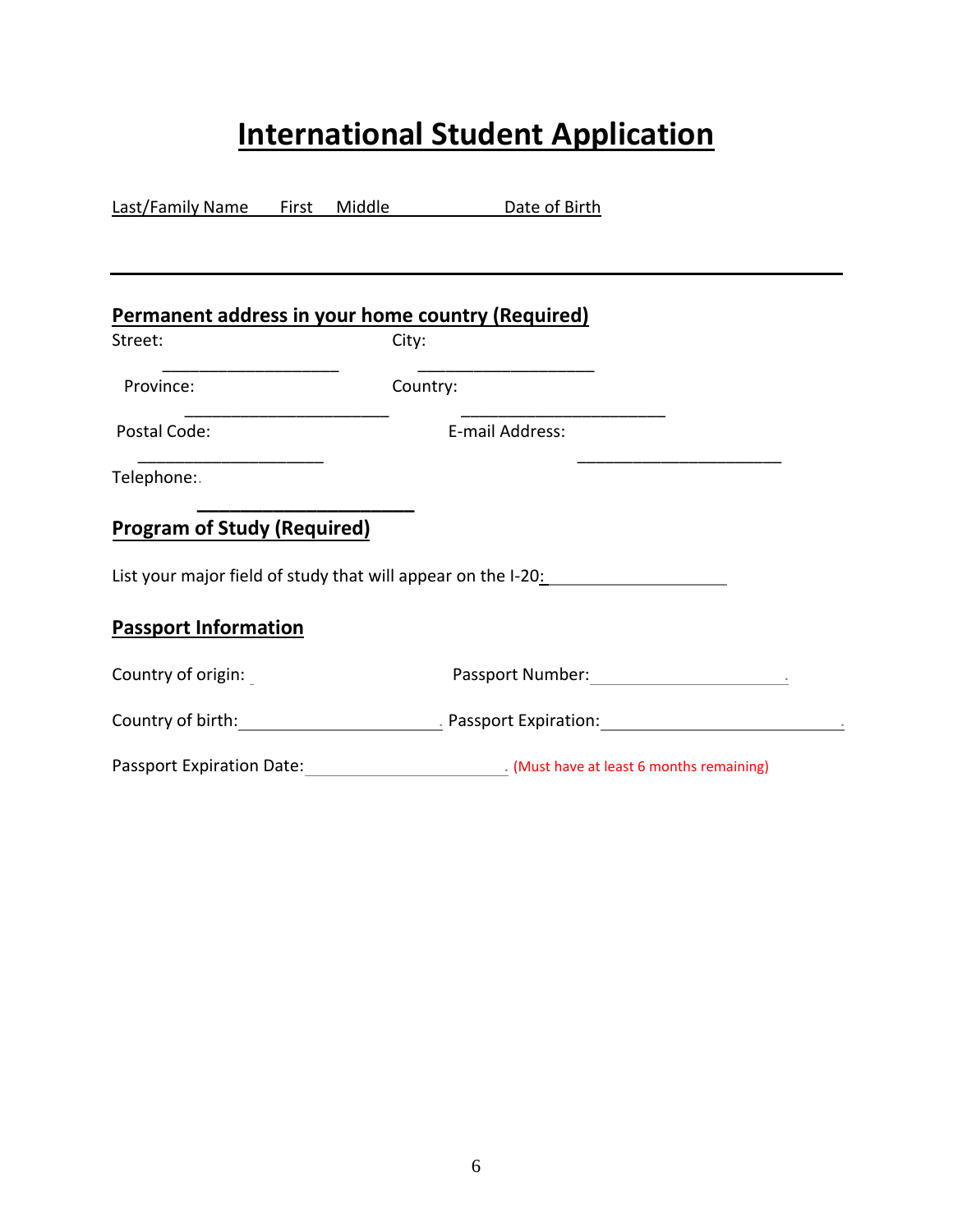# **Family Form**

| Last/Family Name                                          | <u>First Participation of the state of the state of the state of the state of the state of the state of the state of the state of the state of the state of the state of the state of the state of the state of the state of the</u> | <u>Middle</u>                                                                            |
|-----------------------------------------------------------|--------------------------------------------------------------------------------------------------------------------------------------------------------------------------------------------------------------------------------------|------------------------------------------------------------------------------------------|
|                                                           |                                                                                                                                                                                                                                      |                                                                                          |
|                                                           |                                                                                                                                                                                                                                      |                                                                                          |
|                                                           |                                                                                                                                                                                                                                      |                                                                                          |
| <b>Check One:</b>                                         |                                                                                                                                                                                                                                      |                                                                                          |
| an F-2 visa at this time.                                 |                                                                                                                                                                                                                                      | I will NOT bring a spouse (husband or wife) or children into the U.S. on                 |
| please                                                    | complete the following information:                                                                                                                                                                                                  | I WILL bring my spouse and/or children into the U.S. on an F-2 visa at this time. If so, |
|                                                           |                                                                                                                                                                                                                                      | Your Spouse's Information (Complete if they will enter the country on an F-2 visa)       |
|                                                           |                                                                                                                                                                                                                                      |                                                                                          |
|                                                           |                                                                                                                                                                                                                                      |                                                                                          |
|                                                           |                                                                                                                                                                                                                                      |                                                                                          |
|                                                           |                                                                                                                                                                                                                                      |                                                                                          |
| Country of Citizenship:<br><u>Country of Citizenship:</u> |                                                                                                                                                                                                                                      |                                                                                          |
|                                                           |                                                                                                                                                                                                                                      |                                                                                          |
|                                                           |                                                                                                                                                                                                                                      | Your Child's Information (Complete if they will enter the country on an F-2 visa)        |
|                                                           |                                                                                                                                                                                                                                      |                                                                                          |
|                                                           |                                                                                                                                                                                                                                      |                                                                                          |
|                                                           |                                                                                                                                                                                                                                      |                                                                                          |
|                                                           |                                                                                                                                                                                                                                      |                                                                                          |
|                                                           |                                                                                                                                                                                                                                      |                                                                                          |
|                                                           |                                                                                                                                                                                                                                      |                                                                                          |
|                                                           |                                                                                                                                                                                                                                      |                                                                                          |
|                                                           |                                                                                                                                                                                                                                      | Your Child's Information (Complete if they will enter the country on an F-2 visa)        |
|                                                           |                                                                                                                                                                                                                                      |                                                                                          |
|                                                           |                                                                                                                                                                                                                                      |                                                                                          |
|                                                           |                                                                                                                                                                                                                                      |                                                                                          |
| City of Birth:                                            | <u> 1989 - Johann Barbara, martin eta politikar</u>                                                                                                                                                                                  |                                                                                          |
|                                                           |                                                                                                                                                                                                                                      |                                                                                          |
|                                                           |                                                                                                                                                                                                                                      |                                                                                          |
|                                                           |                                                                                                                                                                                                                                      |                                                                                          |

**Note: If you will bring more than two children with you, please make copies of this form. Each person you bring with you on the F-2 visa will need their own SEVIS I-20.**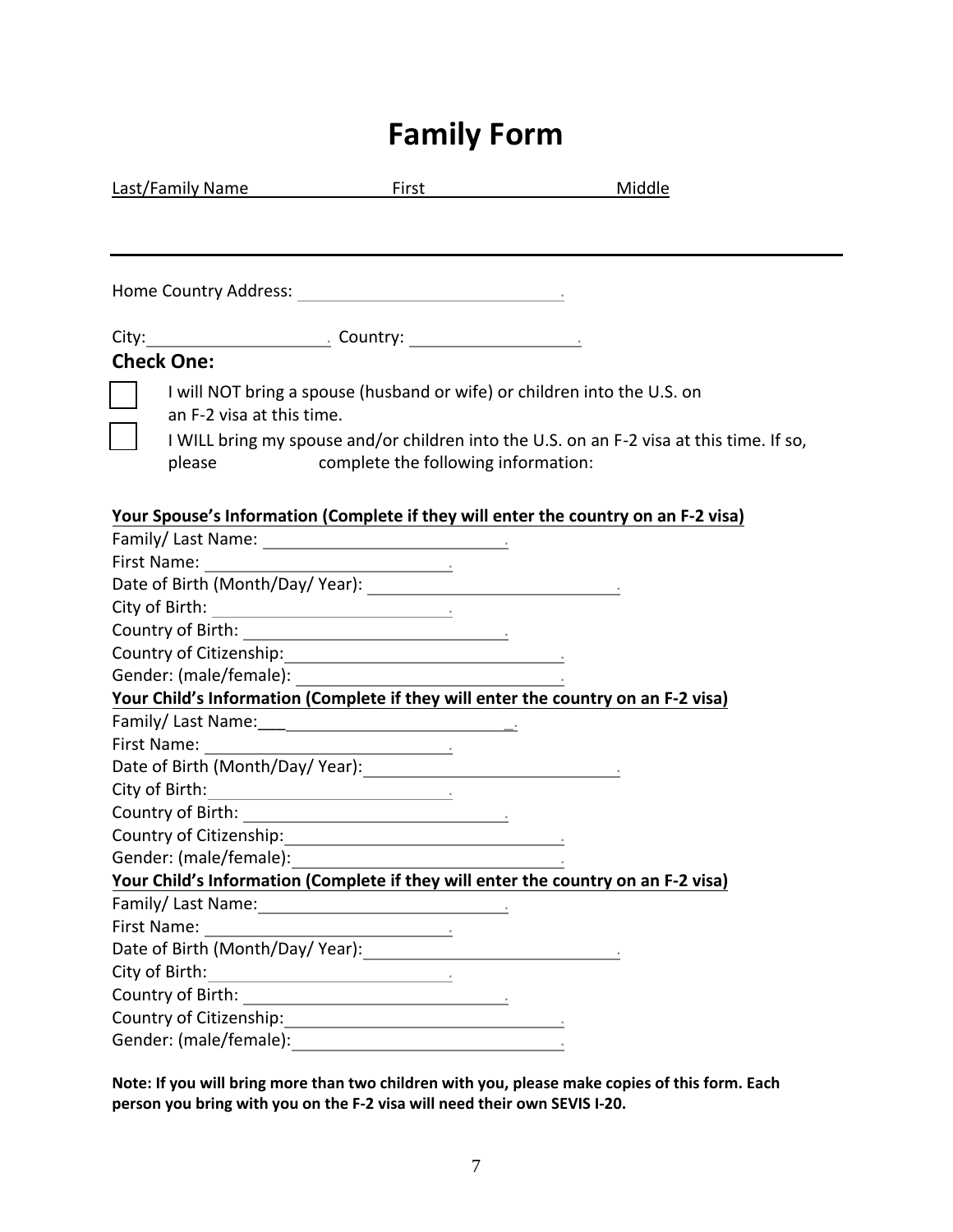# **Proof of Financial Support**

International students must submit official original documents that demonstrate the ability to pay for educational and living expenses for a minimum of one year. The copy must be scanned, clear, and reflect a current date of validity. We cannot accept photographs/jpg documents.

#### **Required funds: All costs are approximate and subject to change without notice.**

| <b>Most Majors</b>      |          |
|-------------------------|----------|
| Tuition/Fees            | \$9,408  |
| Living Expenses         | \$11,763 |
| Books/Transportation \$ | 600      |
|                         | \$21,771 |

## **Additional Expenses for Dependents:**

You must add an additional **\$5,000** if a spouse will accompany you. An additional **\$4,500** must be added for each child that will accompany you.

# **Required Documents**

One of the following sources must be used to provide TCC International Student Services with your required financial documentation. Acceptable documentation cannot be more than six months old at the time you present it in the embassy. For this reason, it should be no older than three months old when you send it to TCC.

| <b>SOURCES</b>                     | <b>REQUIRED DOCUMENTS</b>                                                                                                                                                                                                                                                                                              |
|------------------------------------|------------------------------------------------------------------------------------------------------------------------------------------------------------------------------------------------------------------------------------------------------------------------------------------------------------------------|
| <b>Student Funds</b>               | Personal bank statement or letter from the student's                                                                                                                                                                                                                                                                   |
| (OR)                               | bank, on bank letterhead, listing the account balance. An<br>acceptable statement may come from the student's personal<br>checking or savings account.                                                                                                                                                                 |
| <b>Family, Friends</b>             | Sponsor must include a current and original bank<br>statement from their personal checking or savings account.<br>The statement must be printed clearly, and indicate the                                                                                                                                              |
| (OR)                               | account holder's name, account number, and current<br>account balance.<br>Sponsor must also provide a letter referencing the bank<br>statement, bank account information, and student of<br>sponsorship. The letter must be signed and dated. The<br><u>letter must say that the sponsor is willing to financially</u> |
| <b>Sponsoring</b><br><b>Agency</b> | support the student while he/she attends TCC.<br>Official letter of sponsorship from a government agency<br>that will be sponsoring the student with a scholarship.                                                                                                                                                    |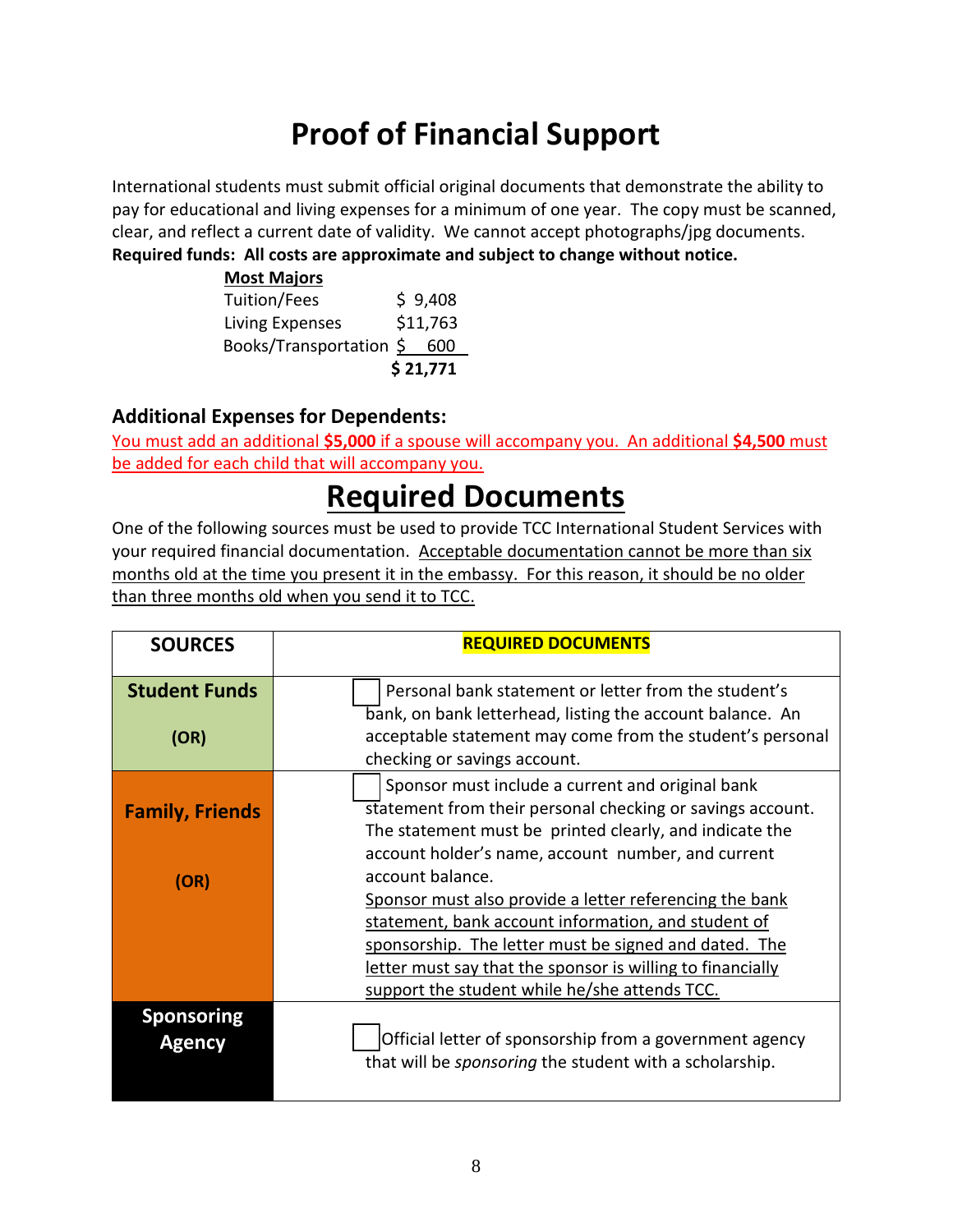# **English Proficiency Requirements**

 $\Box$ 1. I graduated from an accredited U.S. high school and I will submit an official high school transcript with the graduation/completion date on it.

 $\Box$ 2. I have taken the TOEFL or IELTS and have made the following score: TCC Paper-based TOEFL = 500 or above Computer-based TOEFL = 173 or above Internet-based TOEFL = 61 or above IELTS = 5.5 **See note about ordering a test score report.**

☐3. I have taken the TOEFL or IELTS and have made less than the scores listed in #2. **See note about ordering a test score report.**

 $\Box$ 4. I will arrive in Tulsa at least three weeks before the beginning of the semester so that I can take the TOEFL test before the semester begins.

☐5. I have taken college level classes at a U.S. college or university and I can transfer at least 24 hours of credit to Tulsa Community College.

 $\Box$ 6. I come from a country that uses English as the official/main language of communication. Students from countries that use English as the official/main language are NOT required to submit TOEFL / IELTS scores. However, proficiency testing once the student arrives may require the student to take English as a Second Language or developmental English classes. *Official transcripts verifying the completion of secondary education instructed in English are required.*

**Note:** TOEFL scores that are not from TCC must be sent directly from Educational Testing Service and cannot be more than 2 years old.

**To order a test report from ETS, call:** 

**609-771-7100**. TCC's school code is **6839**. For IELTS, test scores should be mailed from the IELTS test administrator to the International Student Services address listed in this application.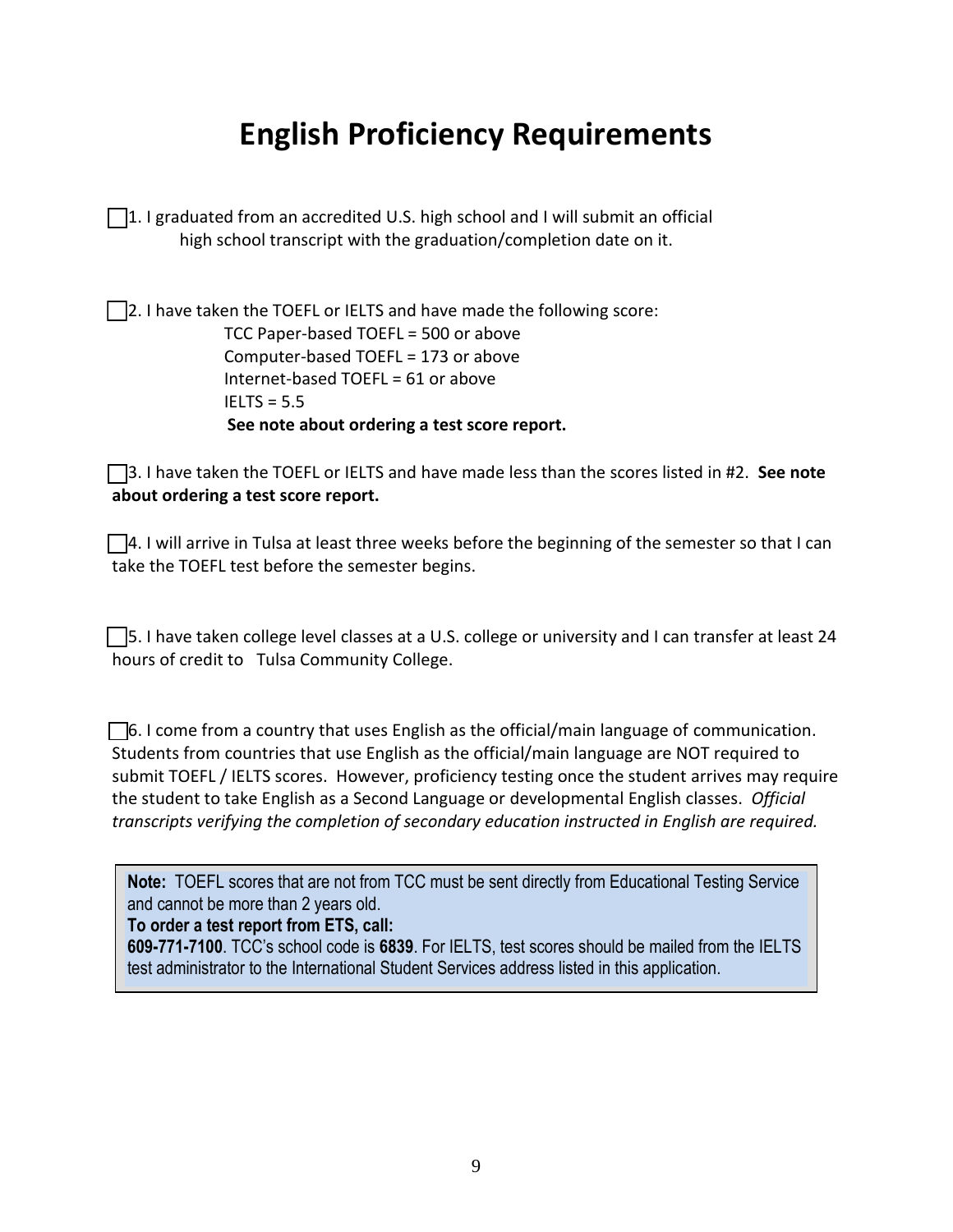# **Completion of Secondary/High School Studies and**

# **College Transcripts**

All International students who enter Tulsa Community College must provide documentation that they completed secondary school/high school. You must also submit transcripts of any college classes which you have previously taken in any country other than the U.S. If you have attended high school or university in the U.S., you can have your institution submit these transcripts directly to TCC. They do not need to be evaluated by a third party.

To submit these documents, you must pay for your high school transcript and any college transcripts to be certified and translated, if appropriate, by a third-party organization that is a member of the National Association of Credential Evaluation Services (www.naces.org). WES (World Education Services) at [www.wes.org](http://www.wes.org/) is preferred. You must then have the transcripts submitted directly from the credential evaluation service to the TCC records department at records@tulsacc.edu or Tulsa Community College Office of Records, 909 S. Boston Ave., Tulsa Ok 74119. For further infromation, please see TCC's webpage on **[Requesting and Submitting](https://www.tulsacc.edu/student-resources/student-records/requesting-and-submitting-transcripts)  [Transcripts.](https://www.tulsacc.edu/student-resources/student-records/requesting-and-submitting-transcripts)**

(Note: Even though you may have completed some university study in your country, TCC still requires documentation that you completed your secondary school/high school studies. TCC and many local universities in Tulsa can and do accept, at least, some foreign credits that have been evaluated by a third party credentialing service.)